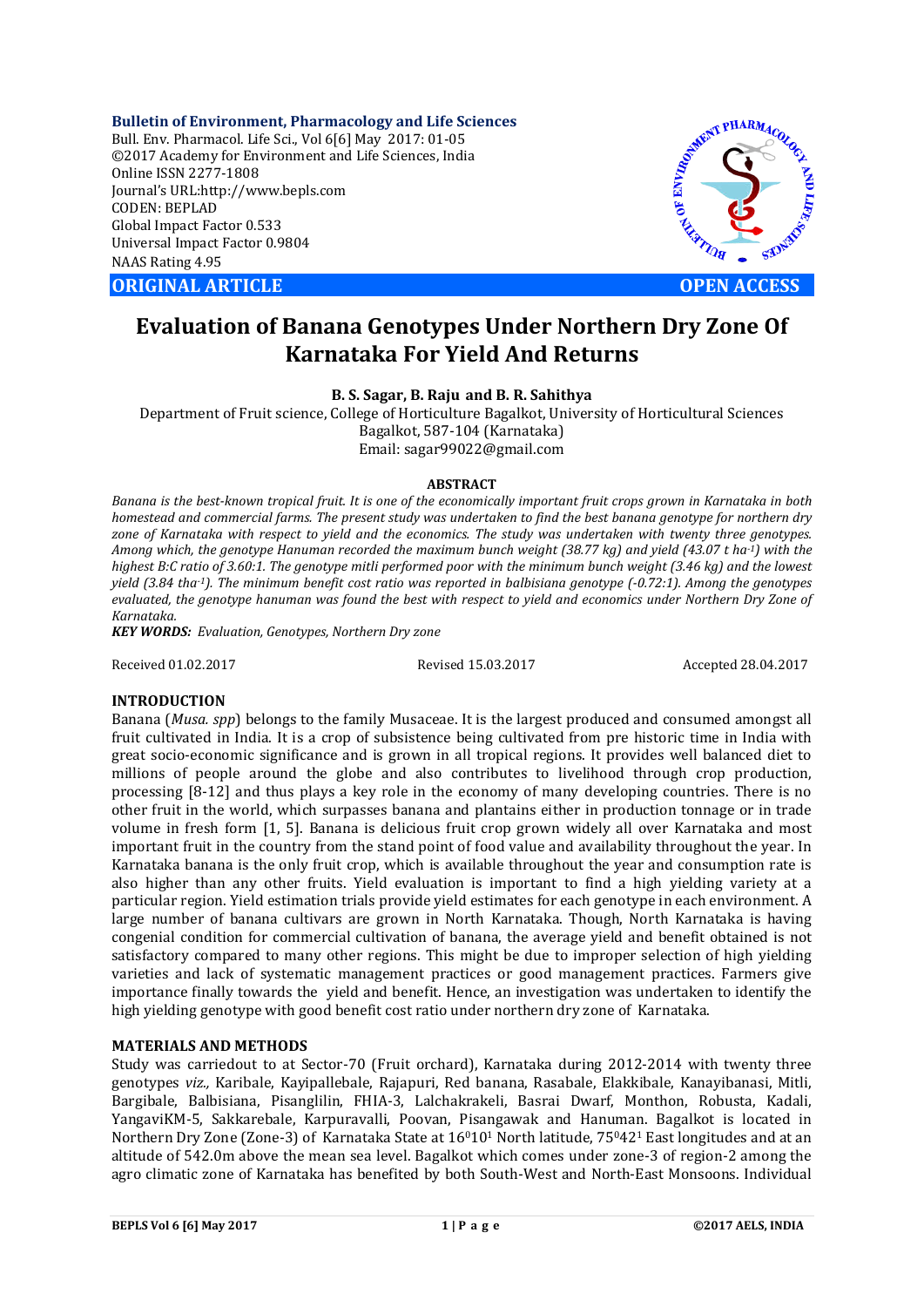#### **Sagar** *et al*

genotype was taken as a treatment which was replicated thrice and three plants were taken for obsrvation in each replication. The observations on yield parameters of different genotypes were recorded after harvesting the crop. Banana bunches were harvested with a curved knife when fingers were fully developed and devoid of any ridges on its surface and fingers started to change their color from dark green to light green. The weight of bunch was recorded after harvest and expressed in kilogram. The yield was calculated by multiplying the yield per plant with the total number of plants per hectare and expressed in tonnes per hectare. The objective is to work out the benefit cost ratio for different genotypes based on the expenditure incured and market price of the particular genotype .

# **RESULTS AND DISCUSSION**

## **Yield**

Table 1. shows that the maximum bunch weight per plant (38.77 kg) was recorded in the genotype Hanuman and the minimum was recorded in Mitli (3.46 kg). The increase in bunch weight could be the result of an increase in bunch size. bigger finger size can be a major factor contributing to the bunch weight. The bunch weight was significantly contributed by palnt girth, number of leaves per plant, finger length, number of fingers per hand, number of hands per bunch and number of fingers per bunch as accordance with Deshmukh *et al.* [3] recorded the maximum bunch weight in Acuminate group. Similar findings were obtained by Biswal *et al.* [2] and Devi *et al.* [4].

The highest estimated yield per hectare was  $(43.07 \text{ tha}^{-1})$  recorded in the genotype Hanuman. Whereas, the lowest yield per hectare was (3.84 tha-1) recorded in genotype the Mitli. Number of fingers per bunch, finger weight, compactness of bunch leads to increase the yield and also improvement in yield was due to its genetically characters. In general Hanuman genotype belongs to the *acuminata* (AAA) group. Similar findings were obtained by Deshmukh *et al*. [3], Medhi [7] and Gaidashova *et al*. [6].

| <b>Treatments</b>                     | Yield                  |              |  |  |
|---------------------------------------|------------------------|--------------|--|--|
|                                       | Bunch yield/plant (Kg) | Yield (t/ha) |  |  |
| $T_1$ – Karibale (AAA)                | 10.04                  | 11.09        |  |  |
| $T_2$ – Kayipalle bale (ABB)          | 9.42                   | 10.46        |  |  |
| T <sub>3</sub> – Rajapuri (AAB)       | 9.39                   | 10.43        |  |  |
| $T_4$ – Red banana(AAA)               | 8.31                   | 9.26         |  |  |
| T <sub>5</sub> – Rasabale (AAB)       | 7.37                   | 8.19         |  |  |
| $T_6$ – Elakkibale (AB)               | 11.97                  | 13.29        |  |  |
| T <sub>7</sub> - Kanayibanasi (AAA)   | 12.13                  | 13.47        |  |  |
| $T_8$ – Mitli (AB)                    | 3.46                   | 3.84         |  |  |
| T <sub>9</sub> - Bargibale (AAB)      | 17.10                  | 18.99        |  |  |
| T <sub>10</sub> – Balbisiana (BB)     | 6.90                   | 7.66         |  |  |
| $T_{11}$ – Pisanglilin (AA)           | 7.36                   | 8.17         |  |  |
| $T_{12}$ – FHIA 3 (AABB)              | 22.93                  | 25.47        |  |  |
| T <sub>13</sub> – Lalchakrakeli (AAA) | 22.02                  | 24.46        |  |  |
| T <sub>14</sub> – Basrai Dwarf (AAA)  | 20.50                  | 22.77        |  |  |
| $T_{15}$ – Monthon (ABB)              | 17.27                  | 19.18        |  |  |
| T <sub>16</sub> – Robusta (AAA)       | 17.89                  | 19.88        |  |  |
| $T_{17}$ – Kadali (AA)                | 14.42                  | 16.02        |  |  |
| T <sub>18</sub> - Yangavi KM -5 (AAA) | 15.60                  | 17.16        |  |  |
| $T_{19}$ – Sakkarebale (AB)           | 10.79                  | 11.98        |  |  |
| T <sub>20</sub> – Karpuravalli (AAB)  | 13.54                  | 15.04        |  |  |
| T <sub>21</sub> - Poovan (AAB)        | 11.54                  | 12.81        |  |  |
| T <sub>22</sub> – Pisangawak (ABB)    | 11.29                  | 12.53        |  |  |
| $T_{23}$ – Hanuman (AAA)              | 38.77                  | 43.07        |  |  |
| F-test                                | $**$                   | $**$         |  |  |
| $SEm \pm$                             | 1.03                   | 1.16         |  |  |
| CD(0.05)                              | 2.97                   | 3.32         |  |  |

**Table 1: Performance of banana genotypes in respect of yield**

\* - Significant at 0.05 %  $*$  + Significant at 0.01 % and 0.05 %

Table 2. represents the economics of banana genotypes. The maximum benefit cost ratio of 3.60:1 was recorded from the genotype Hanuman followed by Lalchakrakeli (1.67:1), Basrai Dwarf (1.28:1), Robusta (1.05) and FHIA 3 (1.04:1). Though, Elakkibale recorded two times lesser yield than Hanuman and one time less than FHIA-3, due to consumer's preference and higher price in the market, it showed second highest benefit cost ratio . Whereas, the minimum (-0.72:1) benefit cost ratio observed in Balbisiana and Mitli (-0.68:1). Negative values indicate that genotype like balbisiana is not preferred by consumers and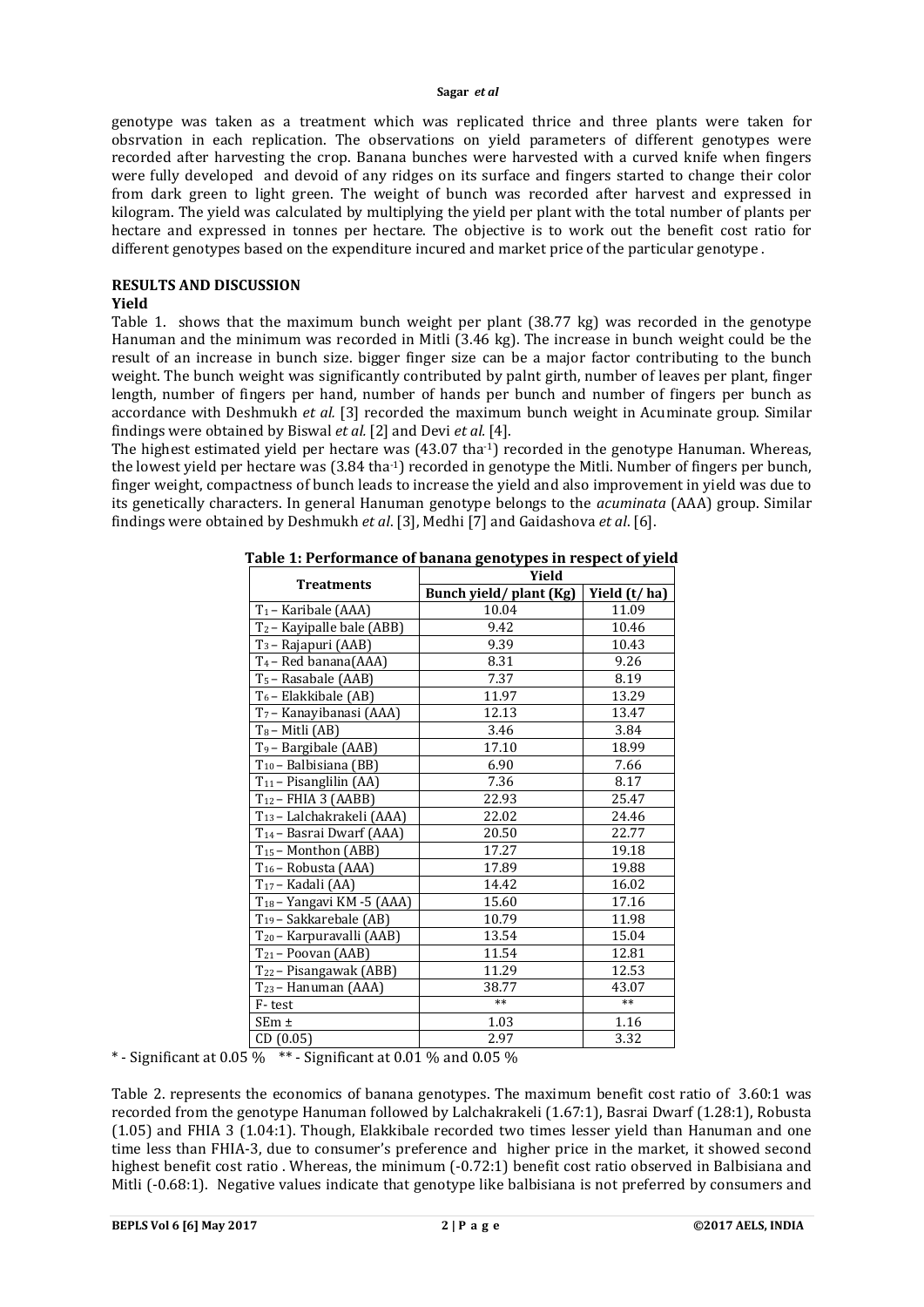## **Sagar** *et al*

| they have no market in Northern Karnataka compared to dessert type <i>acuminata</i> genotypes. But cooking |
|------------------------------------------------------------------------------------------------------------|
| varieties can't be neglected as they have good market in other states like Tamil Nadu and kerala.          |

| Table- 2: Performance of banana genotypes in respect of yield and returns |        |              |          |            |                |
|---------------------------------------------------------------------------|--------|--------------|----------|------------|----------------|
|                                                                           | Yield  | <b>Total</b> | Gross    | <b>Net</b> | <b>Benefit</b> |
| <b>Treatments</b>                                                         | (t/ha) | Cost/ha      | Income/  | Income/    | Cost ratio     |
|                                                                           |        | (Rs.)        | ha (Rs.) | ha (Rs.)   |                |
| $T_1$ –Pisanglilin (AA)                                                   | 8.17   | 108626       | 98112    | $-10514$   | $-0.09:1$      |
| T <sub>2</sub> -Kadali (AA)                                               | 16.02  | 112126       | 176220   | 64094      | 0.57:1         |
| $T_3$ – Elakkibale (AB)                                                   | 13.29  | 111126       | 332466   | 221340     | 1.99:1         |
| $T_4$ – Mitli (AB)                                                        | 3.84   | 108626       | 34596    | $-74030$   | $-0.68:1$      |
| T <sub>5</sub> - Sakkarebale (AB)                                         | 11.98  | 109626       | 131864   | 22238      | 0.20:1         |
| T <sub>6</sub> -Balbisiana (BB)                                           | 7.66   | 112126       | 30660    | $-81466$   | $-0.72:1$      |
| T <sub>7</sub> -Karibale (AAA)                                            | 11.09  | 109626       | 122694   | 13067      | 0.11:1         |
| T <sub>8</sub> -Kanayibanasi (AAA)                                        | 13.47  | 111126       | 134760   | 23634      | 0.21:1         |
| T <sub>9</sub> - Red banana (AAA)                                         | 9.26   | 112126       | 166176   | 54050      | 0.48:1         |
| T <sub>10</sub> -Lalchakrakeli (AAA)                                      | 24.46  | 109626       | 293570   | 183944     | 1.67:1         |
| T <sub>11</sub> -Basrai Dwarf (AAA)                                       | 22.77  | 109626       | 250530   | 140904     | 1.28:1         |
| T <sub>12</sub> -Robusta (AAA)                                            | 19.88  | 111126       | 178882   | 67756      | 1.05:1         |
| T <sub>13</sub> - Yangavi KM - 5 (AAA)                                    | 17.16  | 111126       | 155984   | 44858      | 0.55:1         |
| $T_{14}$ - Hanuman (AAA)                                                  | 43.07  | 112126       | 516881   | 404755     | 3.60:1         |
| T <sub>15</sub> -Karpuravalli (AAB)                                       | 15.04  | 112126       | 150429   | 38303      | 0.34:1         |
| T <sub>16</sub> - Poovan (AAB)                                            | 12.81  | 112126       | 153851   | 41725      | 0.03:1         |
| T <sub>17</sub> -Rasabale (AAB)                                           | 8.19   | 111126       | 90068    | $-21058$   | $-0.18:1$      |
| T <sub>18</sub> -Rajapuri (AAB)                                           | 10.43  | 109626       | 125184   | 15557      | 0.14:1         |
| $T_{19}$ -Bargibale (AAB)                                                 | 18.99  | 109626       | 208979   | 99353      | 0.90:1         |
| $T_{20}$ –Monthon (ABB)                                                   | 19.18  | 109626       | 172682   | 63056      | 0.57:1         |
| T <sub>21</sub> -Pisangawak (ABB)                                         | 12.53  | 109626       | 137973   | 28347      | 0.25:1         |
| T <sub>22</sub> - Kayipallebale (ABB)                                     | 10.46  | 109626       | 94190    | $-15435$   | $-0.14:1$      |
| T <sub>23</sub> - FHIA 3 (AABB)                                           | 25.47  | 112126       | 229277   | 117151     | 1.04:1         |

**Inputs incurred during the cultivation of different banana genotypes is calculated upto bunch harvesting stage and divided in three seasons**

**1. Inputs incurred for early season banana genotypes**

| No.          | Materials/works                                            | Per hectare<br>$(1,100 \text{ pl.})$ |
|--------------|------------------------------------------------------------|--------------------------------------|
| $\mathbf{I}$ | Inputs                                                     |                                      |
| 1.           | Ploughing tractor rent and leveling                        | 3,000                                |
| 2.           | Suckers @ Rs 3 each                                        | 3,333                                |
| 3.           | Irrigation/water charges                                   | 6,000                                |
| $\mathbf{I}$ | <b>Nutrition</b>                                           |                                      |
| 1.           | FYM-35 tonnes @ Rs 1,570 for 1t                            | 55,000                               |
| 2.           | Urea-200 kg/ha (Rs $5.4$ /kg)                              | 1,065                                |
| 3.           | Single Super Phosphate-120 kg /ha (Rs 7.6/kg)              | 918.3                                |
| 4.           | Murate of Potash-250 kg/ha (Rs 23.8/kg)                    | 5,951                                |
| III          | <b>Interculture operations</b>                             |                                      |
| 1.           | Earthing up, weeding, desuckering                          | 5,000                                |
| 2.           | Staking/propping poles                                     | 1,000                                |
| 3.           | Plant protection                                           | 1,500                                |
| IV           | <b>Labour charges</b>                                      |                                      |
| 1.           | Digging of pits (Rs 500/100 pits)                          | 5,555                                |
| 2.           | Filling the pits and planting the suckers (Rs 100/man day) | 2,000                                |
| 3.           | Fertilizer application 5 labour (Rs 140 each)              | 1,800                                |
| 4.           | Earthing up, weeding, desuckering                          | 5,000                                |
| 5.           | Irrigation 1labour                                         | 3,000                                |
| 6.           | Staking/propping - (2 laoburs/ha)                          | 1,000                                |
| 7.           | Plant protection measures - (1 labour)                     | 1,000                                |
| 8.           | Harvesting and mattocking – (5 labours/ha)                 | 1,500                                |
| 9.           | Watchman (2 months)                                        | 3,000                                |
| 10.          | Misc. expenses                                             | 2,000                                |
|              | <b>Total Rs.</b>                                           | 1,08,626                             |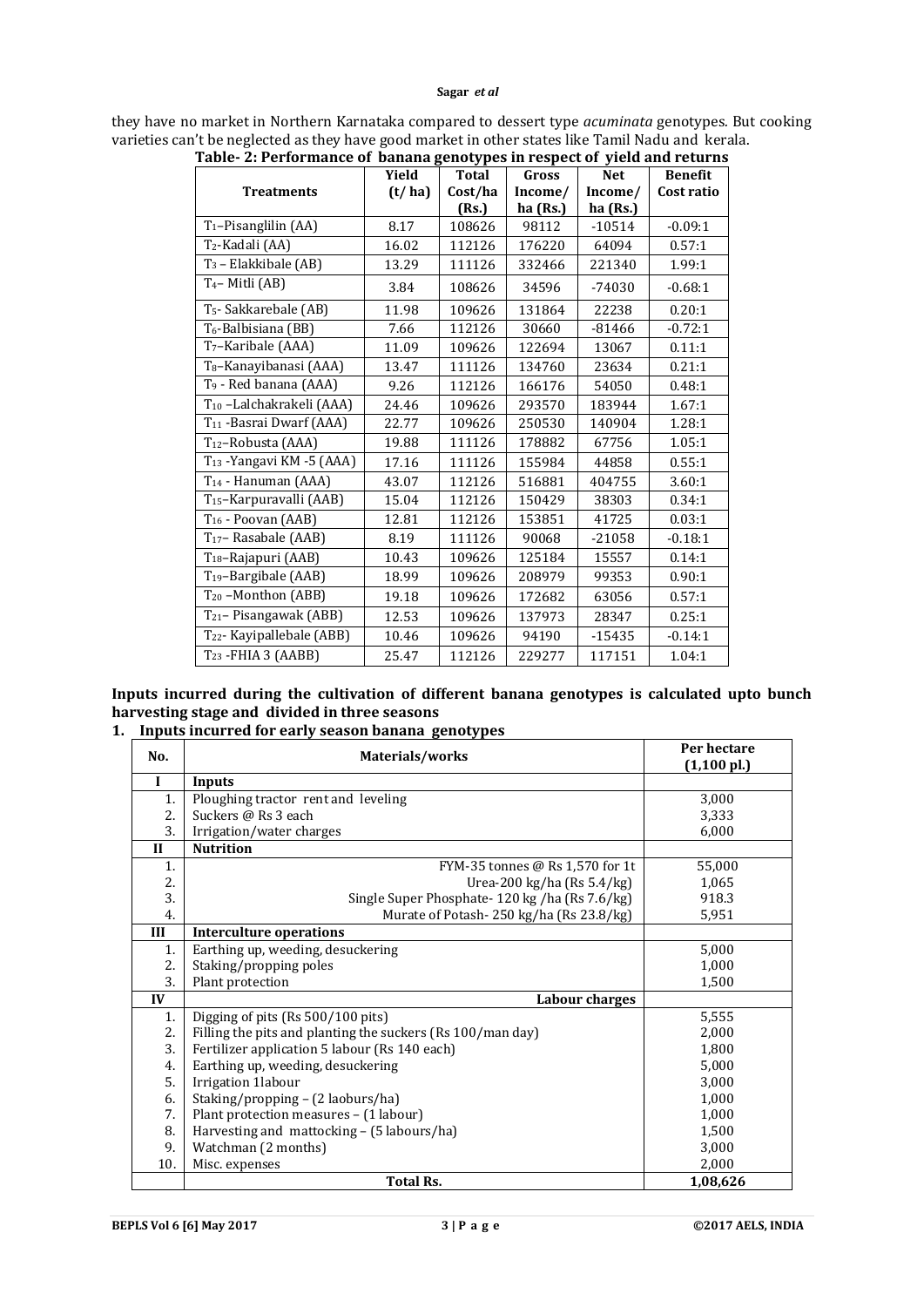|  | 2. Inputs incurred for mid season banana genotypes |  |  |  |
|--|----------------------------------------------------|--|--|--|
|--|----------------------------------------------------|--|--|--|

| No.          | Materials/works                                            | Per hectare<br>$(1, 111 \text{ pl.})$ |
|--------------|------------------------------------------------------------|---------------------------------------|
| I            | <b>Inputs</b>                                              |                                       |
| 1.           | Ploughing tractor rent and leveling                        | 3,000                                 |
| 2.           | Suckers @ Rs 3 each                                        | 3,333                                 |
| 3.           | Irrigation/water charges                                   | 6,000                                 |
| $\mathbf{I}$ | <b>Nutrition</b>                                           |                                       |
| 1.           | FYM-35 tonnes @ Rs 1,570 for 1t                            | 55,000                                |
| 2.           | Urea-200 kg/ha (Rs 5.4/kg)                                 | 1,065                                 |
| 3.           | Single Super Phosphate-120 kg /ha (Rs 7.6/kg)              | 918.3                                 |
|              | Murate of Potash-250 kg/ha (Rs 23.8/kg)                    | 5,951                                 |
| III          | <b>Interculture operations</b>                             |                                       |
| 1.           | Earthing up, weeding, desuckering                          | 5,000                                 |
| 2.           | Staking/propping poles                                     | 1,000                                 |
| 3.           | Plant protection                                           | 1,500                                 |
| IV           | <b>Labour charges</b>                                      |                                       |
| 1.           | Digging of pits (Rs 500/100 pits)                          | 5,555                                 |
| 2.           | Filling the pits and planting the suckers (Rs 100/man day) | 2,000                                 |
| 3.           | Fertilizer application 5labour (Rs 140 each)               | 1,800                                 |
| 4.           | Earthing up, weeding, desuckering                          | 5,000                                 |
| 5.           | Irrigation 1labour                                         | 3,000                                 |
| 6.           | Staking/propping - (2 laoburs/ha)                          | 1,000                                 |
| 7.           | Plant protection measures - (1 labour)                     | 1,000                                 |
| 8.           | Harvesting and mattocking - (5 labours/ha)                 | 1,500                                 |
| 9.           | Watchman (3 months)                                        | 4,000                                 |
| 10.          | Misc. expenses                                             | 2,000                                 |
|              | Total RSagar et al                                         | 1,09,626                              |

# **3. Inputs incurred for late season banana genotypes**

| No.          | Materials/works                                            | Per hectare    |
|--------------|------------------------------------------------------------|----------------|
|              |                                                            | $(1, 111$ pl.) |
| $\mathbf I$  | Inputs                                                     |                |
| 1.           | Ploughing tractor rent and leveling                        | 3,000          |
| 2.           | Suckers @ Rs 3 each                                        | 3,333          |
| 3.           | Irrigation/water charges                                   | 6,500          |
| $\mathbf{I}$ | <b>Nutrition</b>                                           |                |
| 1.           | FYM-35 tonnes @ Rs 1,570 for one tone                      | 55,000         |
| 2.           | Urea-200 kg/ha (Rs $5.4/kg$ )                              | 1,065          |
| 3.           | Single Super Phosphate-120 kg /ha (Rs 7.6/kg)              | 918.3          |
| 4.           | Murate of Potash-250 kg/ha (Rs 23.8/kg)                    | 5,951          |
| III          | <b>Interculture operations</b>                             |                |
| 1.           | Earthing up, weeding, desuckering                          | 5,000          |
| 2.           | Staking/propping poles                                     | 1,000          |
| 3.           | Plant protection                                           | 1,500          |
| IV           | Labour charges                                             |                |
| 1.           | Digging of pits (Rs 500/100 pits)                          | 5,555          |
| 2.           | Filling the pits and planting the suckers (Rs 100/man day) | 2,000          |
| 3.           | Fertilizer application 5labour (Rs 140 each)               | 1,800          |
| 4.           | Earthing up, weeding, desuckering                          | 5,000          |
| 5.           | Irrigation 1labour                                         | 3,500          |
| 6.           | Staking/propping – (2 laoburs/ha)                          | 1,000          |
| 7.           | Plant protection measures - (1 labour)                     | 1,000          |
| 8.           | Harvesting and mattocking – (5 labours/ha)                 | 1,500          |
| 9.           | Watchman (4 months)                                        | 5,000          |
| 10.          | Misc. expenses                                             | 2,000          |
|              | <b>Total Rs</b>                                            | 1,11,626       |

# **CONCLUSION**

Total cost per hectare (Rs) varied according to the genotypes based on their crop duration. The genotypes with less crop duration consumed less inputs like irrigation water and labour cost and finally less cost